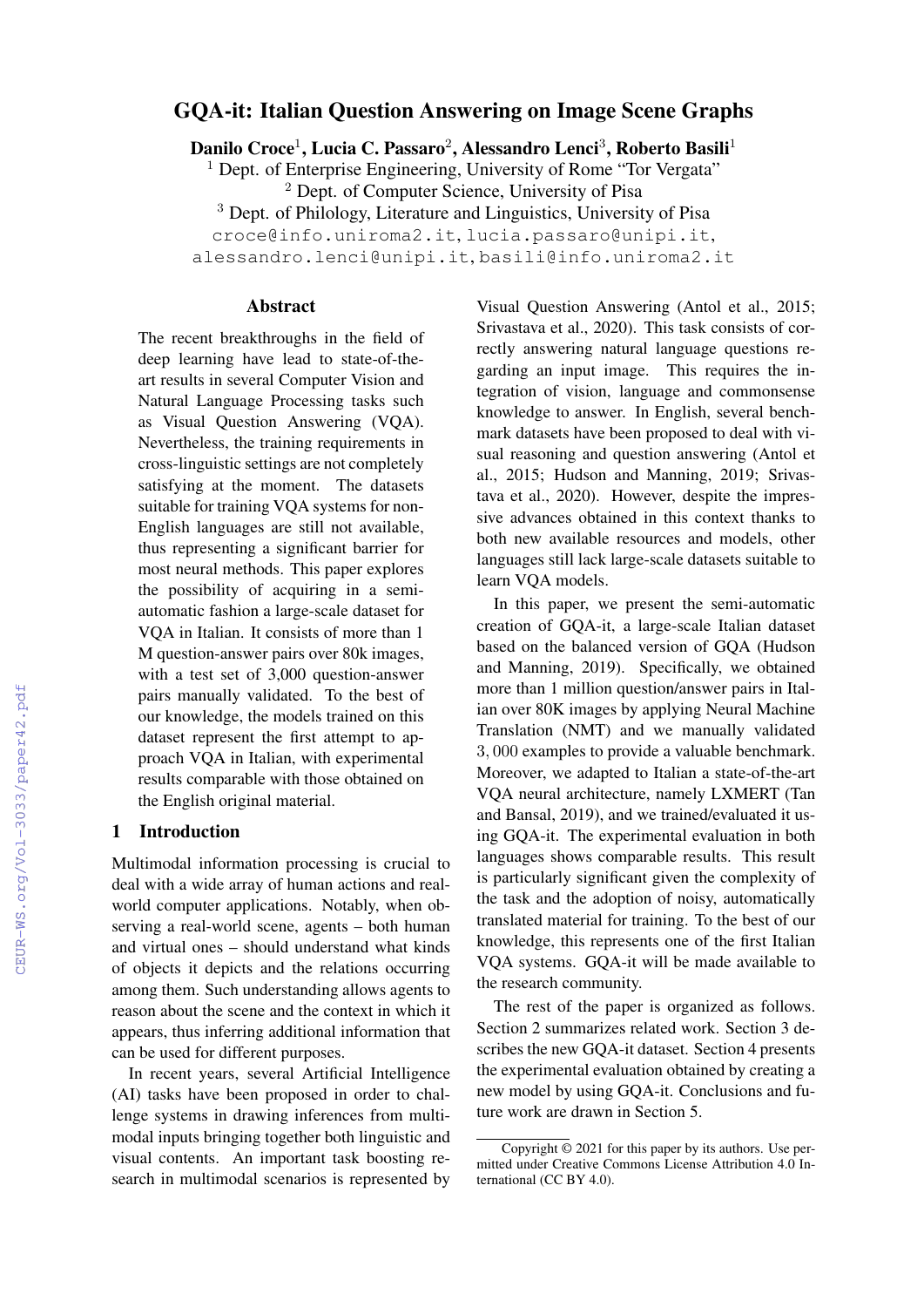## 2 Related Work

Available VQA Resources. Pioneering work in VQA has been made by Malinowski and Fritz (2014), collecting a dataset of 2,483 unique English questions about 1,449 real-world images. Then, Antol et al. (2015) introduced the task of Visual Question Answering, defined as follows: *Given an image and a natural language question about the image, the task is to provide an accurate natural language answer.* Both questions and answers are open-ended and can refer to different areas of the image. Indeed, VQA systems require a deep understanding of images and of the objects they depict, as well as reasoning abilities about available (multimodal) information. Along with proposing the new task, the authors also provided the very first large-scale VQA dataset, made of about 600k questions on about 200k images, taken from the Microsoft Objects in Context (MS COCO) dataset (Lin et al., 2014).

Afterwards, several other datasets on this topic have been created with the aim to pursue different goals (Goyal et al., 2017; Johnson et al., 2017; Zhu et al., 2016; Krishna et al., 2017). Notably, a common shortcomings of all these datasets is the presence of important real-world biases that are inherited also by neural models exploiting them for learning. Specifically, several studies report on the fact that models are driven by superficial correlations in the training data with the effect of lacking sufficient visual grounding (Agrawal et al., 2018; Goyal et al., 2017; Johnson et al., 2017).

To mitigate these aspects, the GQA dataset (Hudson and Manning, 2019) has been developed starting from Visual Genome (Krishna et al., 2017). The latter resource is valuable for several multimodal tasks, as it contains linguistically and visually more complex annotations. Specifically, images are annotated with the objects they contain and the relationships between them. In addition, Visual Genome contains a wide range of descriptions relative to specific portions of the image. Finally, the resource also comes with a visual question answering layer. However, Visual Genome is very complex from both a linguistic (ambiguity and redundancy) and visual (several regions describe the same objects) perspective, making it difficult to be easily used to train neural VQA models. This is the reason why additional normalization efforts have been performed to create a new resource, GQA (Hudson and Manning, 2019).

From an annotation point of view, the resource is similar to Visual Genome, but with a lower linguistic and conceptual variability in terms of objects, relations, and descriptions. Moreover, to deal with the bias present in most of the VQA datasets, the authors created a rich *question engine* by exploiting objects, attributes and relations annotated in Visual Genome (Krishna et al., 2017) along with compositional patterns and lexical resources. In this work, we adopted the GQA dataset because, differring from the other ones, it challenges the reasoning capabilities of the models.

Neural models for VQA. The proliferation of shared tasks on this topic, led to a great technological enhancement in terms of pre-trained endto-end models to perform visual question answering. A first benchmark is represented by the model proposed by Antol et al. (2015), which uses a CNN for visual feature extraction and a LSTM or Recurrent networks for language processing. The introduction of attention (Chen et al., 2015; Andreas et al., 2016; Yang et al., 2016) improved the results on the VQA benchmark allowing the model to focus on specific portions of the image. Subsequently, Teney et al. (2018) exploited object detection to perform VQA. The model employs R-CNN architecture and achieves good results. The introduction of Transformers and their success in NLP (Devlin et al., 2019) inspired works based on large-scale pre-training and fine-tuning studies on cross-modality. One of the first multimodal models of this generation was proposed by Tan and Bansal (2019) with the development of LXMERT, used in this work. LXMERT has been originally developed to work with GQA and embeds BERT, easily adaptable to Italian through its multilingual counterpart (Pires et al., 2019).

Multilingual approaches for VQA. More recently, new attempts have been devoted to Multilingual Visual Question Answering (Gupta et al., 2020). However, to the best of our knowledge, no gold VQA datasets is available for Italian. Therefore, this work aims to enable the training and evaluation of VQA methods in Italian, regardless of whether they are multilingual or not.

#### 3 GQA-it: the Italian VQA Dataset

In order to build a valuable resource for Italian VQA, we considered the balanced version of GQA, in which the question distribution has been smoothed to obtain a more balanced and repre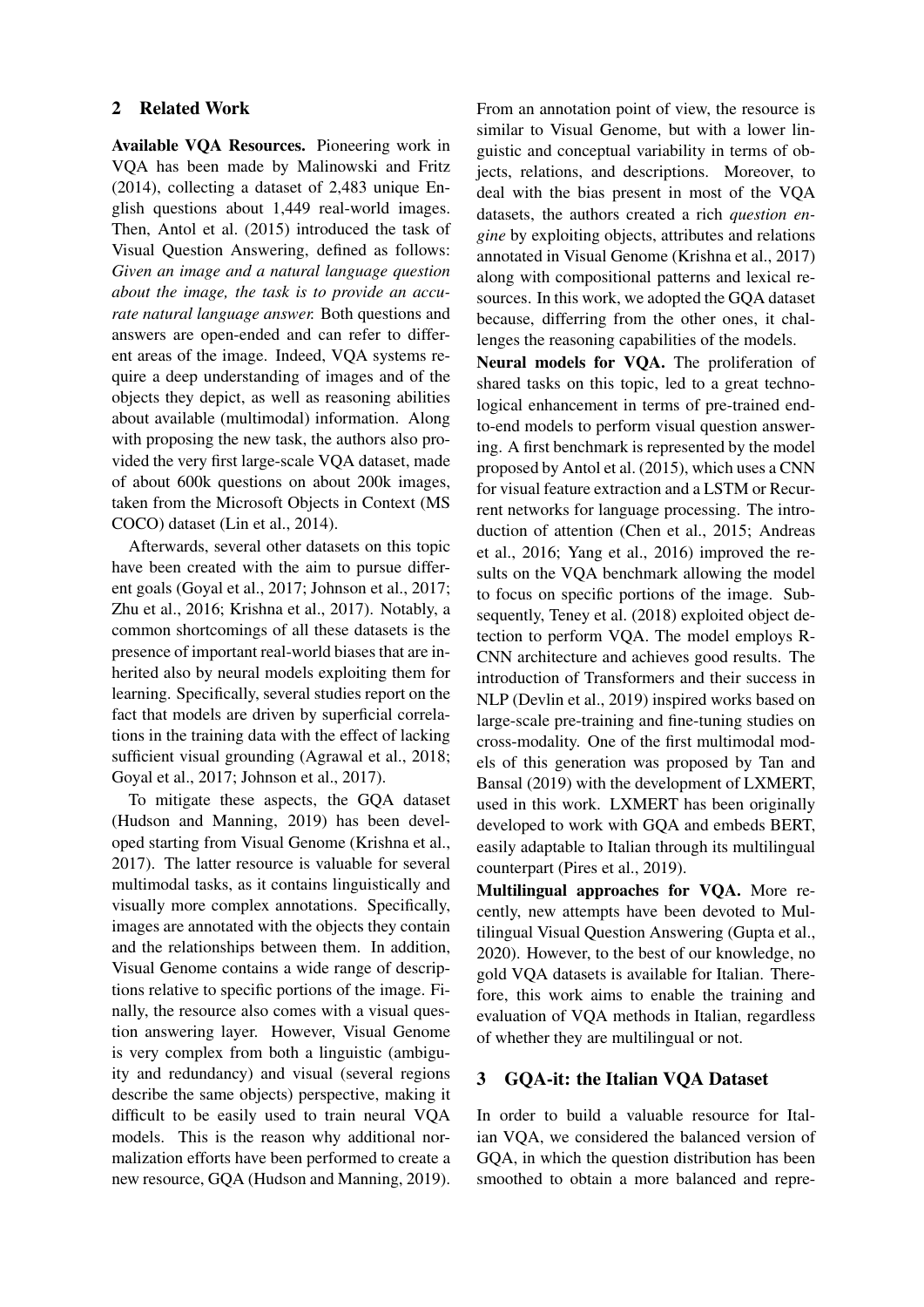sentative question/answer sample. In particular, we started from the benchmark split provided by Tan and Bansal (2019), namely the  $train^1$  and validation<sup>2</sup> material. Moreover, the GQA test set is not publicly available. Therefore, we adopted the  $test-dev<sup>3</sup>$  subset, which represents a subset of the original test material, but it is defined to be highly representative of different linguistic and conceptual phenomena. Moreover, systems evaluated on this smaller dataset are generally in line with respect to the evaluations applied to the larger test set.

We aim to generate a large-scale dataset in which training and validation material is obtained via automatic neural machine translation and the test material is manually validated. This approach allows us to i.) create a benchmark test set in Italian and ii.) measure how sensitive the system is to the noise introduced by the machine translation. We thus applied Opus-NMT (Tiedemann and Thottingal, 2020), a Transformer-based Neural Machine translation trained on the OPUS parallel corpus, a large scale collection of texts semiautomatically aligned for several language pairs. We selected the model trained on the aligned subset of documents in the English/Italian pairs.<sup>4</sup> The quality of the translated questions is evaluated on a portion of the dataset. Notably, manual validation has been performed on 500 items, consisting of 250 random questions taken from the training set and 250 random questions taken from the test set. Given the characteristics of the texts contained in GQA (simple texts, no sub-sentence level) and the implementation simplicity and reproducibility, we decided to use the BLEU score for the evaluation. Overall, the performance reaches 0.82. This is impressively high, but quite in line with the BLEU obtained by the adopted translation model over the Tatoeba.it.en dataset (BLEU=0.72) composed of short sentences with syntactical complexity similar to the GQA dataset.<sup>5</sup>

The translation of answers (here expressed only with one or two tokens) is more problematic. In fact, many answers should be translated differently depending on the context or associated image, e.g., an answer "*bat*" can be translated as the animal "*pipistrello*" or the object "*mazza*". As suggested in Croce et al. (2019), in order to reduce such lexical ambiguity, we translated an answer by pairing it with the corresponding question. This way, we exploit the context sensitive nature of the adopted Transformer-based architecture: the answer "*mouse*" is thus correctly translated when paired with the question "*What's next to the keyboard?*", while generic translations, such as "*topo*", are systematically preferred when no context is made available. Unfortunately, the lexical variability of the automatically translated answers was problematic. In fact, the initial English material was characterized by 1, 842 possible answers types. After the automatic translation, this number increased to 3, 306. This is partially due to the cases in which the context does not improve the translation, e.g., the question "*What's at the top of the photo*?" is not really helpful to disambiguate the answer "*mouse*".

In other cases, multiple ways to translate the same lexical item exist, e.g., "*aircraft*" is translated both as "*aeromobile*" or "*aeroplano*". Finally, while answers involving singular and plural expressions were kept separated in the original dataset, gender is generally not marked in English, differently from Italian. Most of the times a context-sensitive translation inflected the translation in masculine and feminine. For example, "*little*" was translated in "*piccola*", "*piccolo*", "*piccole*" and "*piccoli*" depending on the items involved in the photo. To reduce this lexical variability, we applied a manual normalization to answers associated to more than two questions. We paired each original English answer with the translated ones, in order to manually normalize the translations. While this kind of manual validation is generally ineffective when dealing with machine translation, we considered that, by design, English GQA has a limited amount of polysemy, as questions, answers, and graph annotations have been automatically normalized to reduce the linguistic ambiguity (Hudson and Manning, 2019). In practice, when mentioning a "*sign*", answers (almost) always refer to objects such as a "*signboard*" more than a "*mark*" or a "*gesture*".<sup>6</sup> We preserved singular and plural forms. Actions, e.g.,

<sup>1</sup>https://nlp.cs.unc.edu/data/lxmert d ata/gqa/train.json

<sup>&</sup>lt;sup>2</sup>https://nlp.cs.unc.edu/data/lxmert\_d ata/gqa/valid.json

 $3$ https://nlp.cs.unc.edu/data/lxmert\_d ata/gqa/testdev.json

<sup>4</sup>https://github.com/Helsinki-NLP/OPUS -MT-train/tree/master/models/it-en

<sup>5</sup>The results of the model are available in the Github page.

<sup>6</sup>Only the word "*glass*" was used in both senses of "*bicchiere*" and "*vetro*", while all other words were generally characterized by only one sense.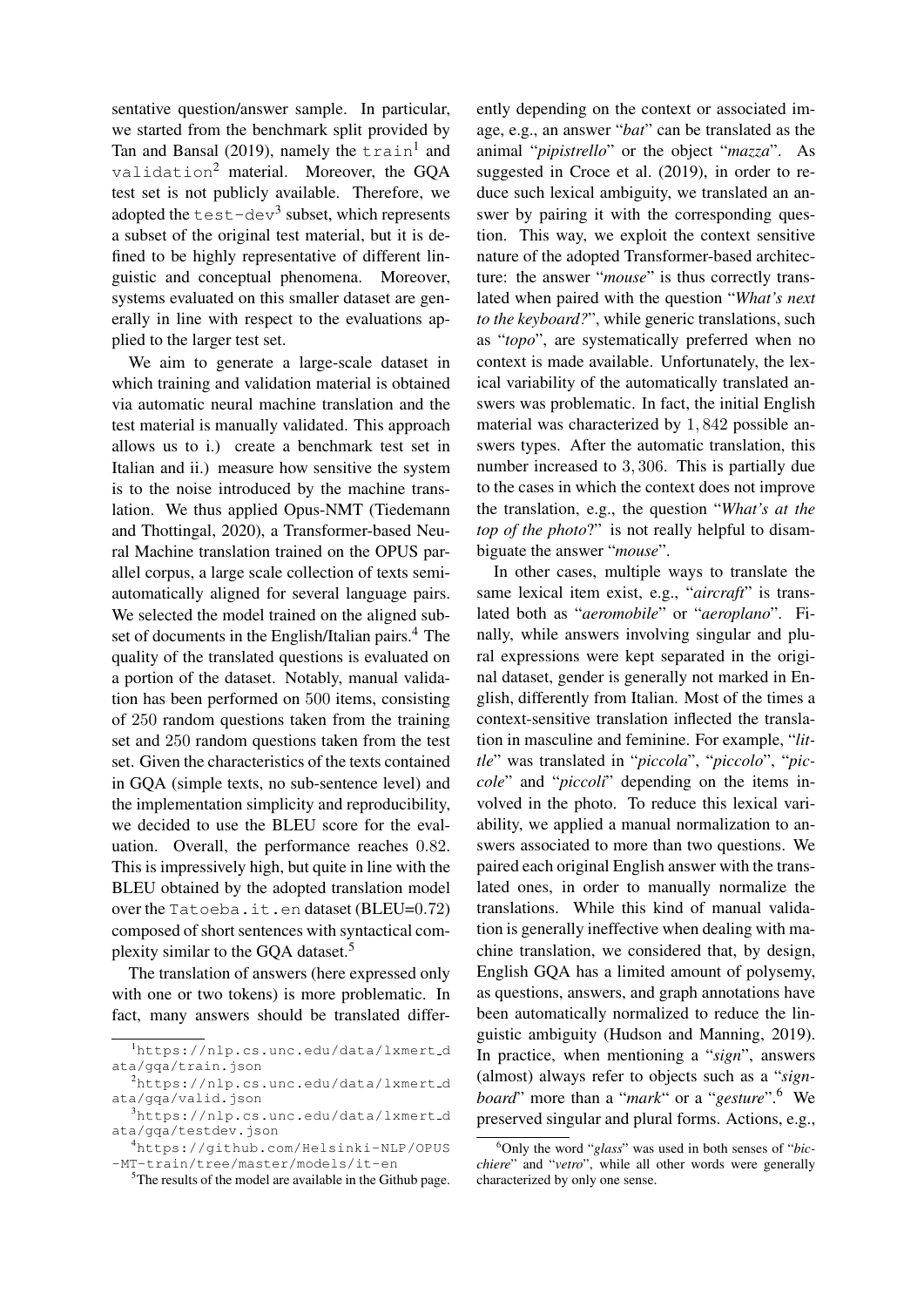"*skating*", "*jumping*" or "*sleeping*", were translated as the gerundive forms "*sta facendo skateboard*", "*sta saltando*" e "*sta dormendo*". Unfortunately, the noise introduced when translating adjectives makes the gender of such words problematic, so that we normalized all forms to the masculine gender. After this manual normalization, the number of possible answers across the dataset is 1, 701.

Table 1 shows the 50 most frequent answers in both the English and the Italian dataset, showing that the distribution is generally preserved across languages.

| GQA                                                                    |
|------------------------------------------------------------------------|
| yes $(17.6\%)$ - no $(17.6\%)$ - left $(5.2\%)$ - right $(5.1\%)$ -    |
| man $(1.2\%)$ - white $(1.2\%)$ - black $(1.1\%)$ - bottom $(0.9\%)$   |
| - woman $(0.9\%)$ - chair $(0.9\%)$ - blue $(0.9\%)$ - top $(0.8\%)$   |
| - table $(0.8\%)$ - brown $(0.8\%)$ - boy $(0.7\%)$ - gray $(0.6\%)$   |
| $-$ dog (0.6%) - green (0.6%) - bed (0.6%) - cat (0.6%)                |
| - girl $(0.6\%)$ - red $(0.5\%)$ - car $(0.5\%)$ - horse $(0.5\%)$ -   |
| color $(0.4\%)$ - bus $(0.4\%)$ - desk $(0.4\%)$ - large $(0.4\%)$     |
| - orange $(0.4\%)$ - couch $(0.4\%)$ - small $(0.4\%)$ - yellow        |
| $(0.4\%)$ - shelf $(0.4\%)$ - elephant $(0.4\%)$ - people $(0.4\%)$ -  |
| shirt $(0.3\%)$ - train $(0.3\%)$ - wood $(0.3\%)$ - metal $(0.3\%)$   |
| - truck (0.3%) - child (0.3%) - laptop (0.3%) - jacket                 |
| $(0.3\%)$ - giraffe $(0.3\%)$ - player $(0.3\%)$ - field $(0.3\%)$ -   |
| cabinet $(0.3\%)$ - lady $(0.3\%)$ - guy $(0.3\%)$ - pink $(0.2\%)$ -  |
| <b>GOA-it</b>                                                          |
| $si (17.6\%) - no (17.6\%) - sinistra (5.2\%) - destra (5.1\%)$        |
| - uomo $(1.2\%)$ - bianco $(1.2\%)$ - nero $(1.1\%)$ - ragazzo         |
| $(1.0\%)$ - inferiore $(0.9\%)$ - donna $(0.9\%)$ - sedia $(0.9\%)$    |
| $- blu(0.9\%) - in alto(0.8\%) - marrone(0.8\%) - tavola$              |
| $(0.8\%)$ - auto $(0.6\%)$ - grigio $(0.6\%)$ - cane $(0.6\%)$ -       |
| verde $(0.6\%)$ - letto $(0.6\%)$ - divano $(0.6\%)$ - gatto $(0.6\%)$ |
| - ragazza (0.6%) - rosso (0.5%) - cavallo (0.5%) - au-                 |
| tobus $(0.4\%)$ - colore $(0.4\%)$ - piccolo $(0.4\%)$ - scriva-       |
| nia (0.4%) - grande (0.4%) - arancione (0.4%) - gi-                    |
| allo $(0.4\%)$ - ripiano $(0.4\%)$ - elefante $(0.4\%)$ - persone      |
| $(0.4\%)$ - cappello $(0.4\%)$ - camicia $(0.3\%)$ - armadio           |
| $(0.3\%)$ - strada $(0.3\%)$ - bambino $(0.3\%)$ - treno $(0.3\%)$     |
| $-$ camion (0.3%) $-$ legno (0.3%) $-$ campo (0.3%) $-$ metallo        |
| $(0.3\%)$ - laptop $(0.3\%)$ - giacca $(0.3\%)$ - giraffa $(0.3\%)$ -  |
| giocatore (0.3%) - signora (0.3%)                                      |

Table 1: The 50 most frequent answers in the datasets. For each word the percentage of associated questions is reported.

Finally, to provide a valuable resource for realscale evaluation of NLP systems, we manually validated a subset of the test material, by correcting 3, 000 question/answer pairs, randomly selected to preserve data balance. In particular, we also restored the gender inflection, lost during the previous normalization process.

The resulting dataset, namely  $GQA-it^7$  is a large scale (possibly noisy) dataset made of more than 1.08 M of question/answers insisting on more

| <b>Dataset</b>    | #images | #quest./ans.<br>pairs |
|-------------------|---------|-----------------------|
| train             | 72,140  | 943,000               |
| valid             | 10,234  | 132,062               |
| test-dev (silver) | 398     | 12,578                |
| $test-dev (gold)$ | 398     | 3,000                 |

Table 2: Statistics of The GQA-it dataset. The gold test-dev is a subset of the silver one.

than 80k images, with a test set partially validated. Specific statistics about GQA-it are reported in Table 2. Note that "silver" refers to non-validated material, while "gold" refers to manually validated ones. Each question/answer pair is connected to an image and the identifiers are aligned to the original GQA resource, thus enabling the reuse of further levels of valuable information, such as the knowledge graph associated with each image. Figure 1 shows both English and Italian Question Answer pairs for an example image taken from GQAit.



Figure 1: Examples from the GQA-it dataset (image id n90294):

 $Q(A)_{en}$ : Is the remote to the right or to the left of the book? (right).  $Q(A)_{it}$ : *Il telecomando è a destra o a sinistra del libro? (destra)*

 $Q(A)_{en}$ : How thick is the book to the left of the remote? (thick).  $\mathbf{O}(\mathbf{A})_{it}$ : *Quanto è spesso il libro a sinistra del telecomando? (spesso)*

 $Q(A)_{en}$ : What device is to the left of the calculator made of plastic? (charger). Q(A)<sub>it</sub>: *Quale dispositivo si trova a sinistra della calcolatrice di plastica? (caricabatterie)*

 $Q(A)_{en}$ : What's the charger made of? (platic).  $Q(A)_{it}$ : *Di cosa e fatto il caricabatterie? (plastica) `*

 $Q(A)_{en}$ : Are there any phones? (no).  $Q(A)_{it}$ : *Ci sono dei telefoni? (no)*.

## 4 Experimental Evaluation

To assess the quality of the produced GQA-it dataset, we trained and evaluated a state-of-the-

<sup>&</sup>lt;sup>7</sup>The resource is publicly available at  $https://qith$ ub.com/crux82/gqa-it.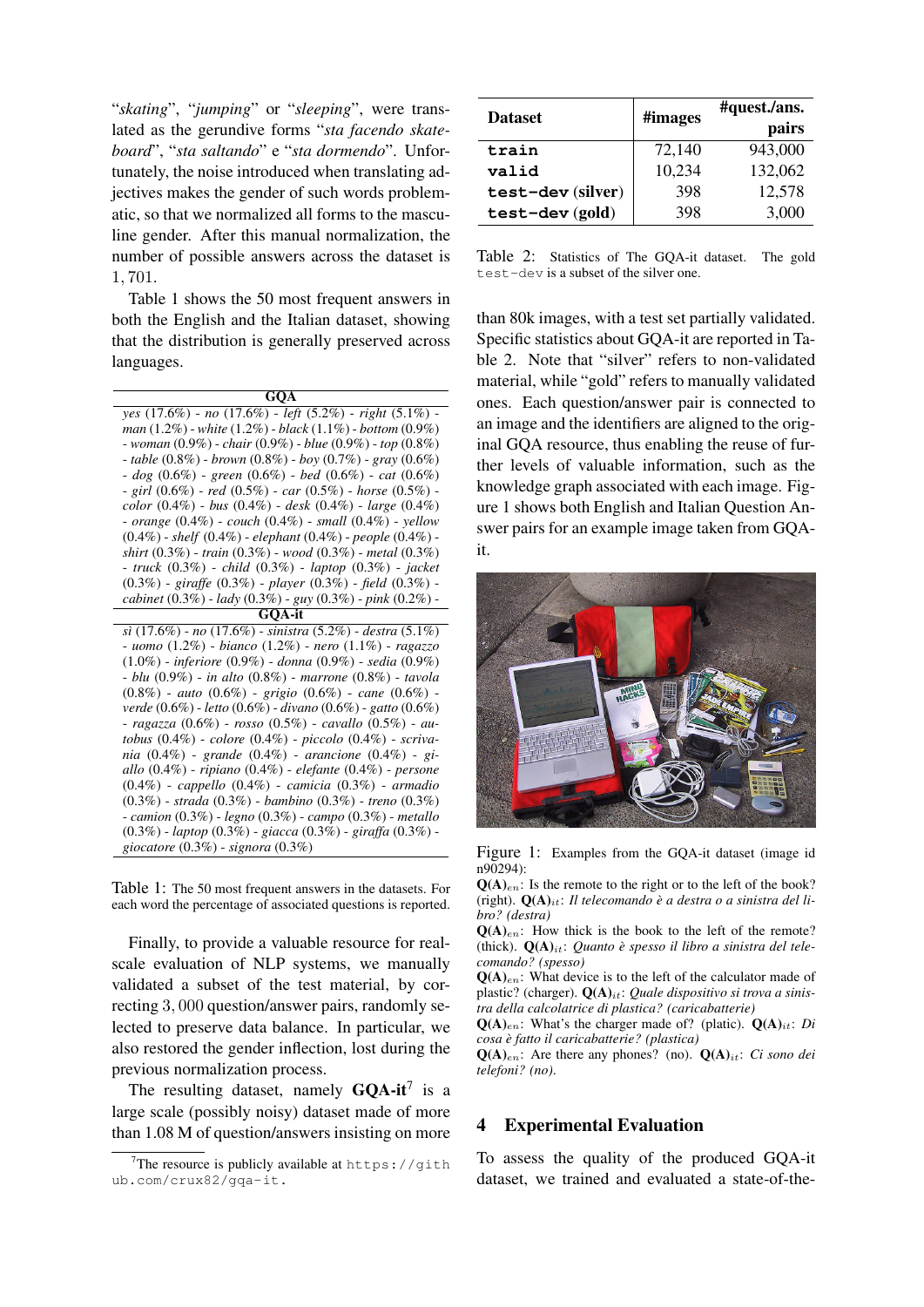art VQA system over the automatically generated material and evaluated over the 3,000 manually validated test set. In particular, we evaluated LXMERT (Learning Cross-Modality Encoder Representations from Transformers) presented by Tan and Bansal (2019).<sup>8</sup> This neural architecture models the VQA problem by stacking three neural encoders: an object/relationship encoder encoding (which encodes the input images), a language encoder (which encodes the input questions) and a cross-modality encoder (that combines the above multimodal embeddings). In a nutshell, LXMERT extracts visual and linguistic information, combines them in the cross-modal encoder and applies a (linear) classifier that associates each image/question pair to one of the  $n$ possible answers considered in the dataset.

The object detector uses a Faster R-CNN model (Ren et al., 2015) built over the ResNet-101 backbone (He et al., 2015) and pre-trained on the Visual Genome dataset (Krishna et al., 2017) to encode salient area of the input images. The language encoder is implemented as a BERT based model (Devlin et al., 2019). In Tan and Bansal (2019) best results are obtained without using existing pre-trained BERT models: the weights of this encoder are randomly initialized and pre-trained (together with the weights of crossmodality encoder) using a dedicated large scale dataset. This is composed of image captions and related questions of about 9 millions sentences. This pre-training stage is implemented by defining 5 auxiliary tasks, e.g., the cross-modal alignment task ("does the sentence describes the image?"). Nonetheless, experimental results showed that good performances can be also obtained by adopting a pre-trained BERT model. In order to effectively train LXMERT over GQA-it, we replaced the specialized English model with a standard pre-trained BERT model, in particular, multilingual BERT (Pires et al., 2019), which is also available for Italian. We preserved the original object/relationship encoder (which is language independent) and randomly initialized the crossmodality encoder.

Performances are measured in terms of Accuracy, i.e., the percentage of questions that exactly received the correct answer. All experiments were conducted using the same parameters used in Tan and Bansal (2019) but we inves-

|    | Model                        | Accur. |
|----|------------------------------|--------|
|    | baseline (most freq. answer) | 17.6%  |
| en | LXMERT en-pretrain           | 59.0%  |
|    | LXMERT bert-multi.           | 55.3%  |
|    | LXMERT en-pretrain + $MT$    | 47.1%  |
| it | LXMERT bert multi. $+MT$     | 44.8%  |
|    | $L$ XMERT-it (gold ans.)     | 51.0%  |
|    | LXMERT-it (silver ans.)      | 52.6%  |

Table 3: Results of LXMERT and LXMERT-it on 3,000 questions of GQA and GQA-it.

tigated up to 15 epochs in the fine-tuning. Results are reported in Table 3. To compare the effectiveness of LXMERT on English and Italian data, we selected the common subset of 3, 000 question/answer pairs in both languages. The task is extremely challenging: A system assigning random answers would achieve an accuracy of 0.05%. Considering that the dataset is quite imbalanced, a baseline system assigning the most frequent answer (here, "*yes*"/ "*s`ı*") achieves 17.6%. First, we applied the best model from Tan and Bansal (2019) (namely en-pretrain) that is pre-trained over the dedicated corpus: while it achieves 60.0% (almost the state-of-the-art) on the entire English test-dev dataset, it achieves 59.0% on this subset. Tan and Bansal (2019) show that performances drop to 56.2% when using the original pre-trained BERT, and the English multilingual counterpart here achieves 55.3%. This drop in performances confirms the findings of Tan and Bansal (2019) and represents a sort of upperbound for the experiments in Italian, as all the above setups are not affected by the noise introduced in the training material of GQA-it.

In order to assess the value of the new Italian resource, we first evaluated a trivial workflow that re-used the above English models in an Italian setting (first two rows in the Italian section of Table 3). First, we automatically translated the Italian questions using Opus-NMT in English ( $mt_{it\rightarrow en}$ ). Second, we applied the English LXMERT models (en-pretrain and bert-multilingual) to derive the English answers. Finally, we applied Opus-NMT to translate back answers to Italian ( $mt_{en\rightarrow it}$ ), after pairing them with the questions, as discussed in the previous section (cf. Table 3, rows LXMERT en-pretrain + MT and LXMERT bert multi.  $+ MT$ ). Indeed, this trivial workaround achieved significant results, i.e., 47.1% and 44.8%. This drop is par-

<sup>8</sup>https://github.com/airsplay/lxmert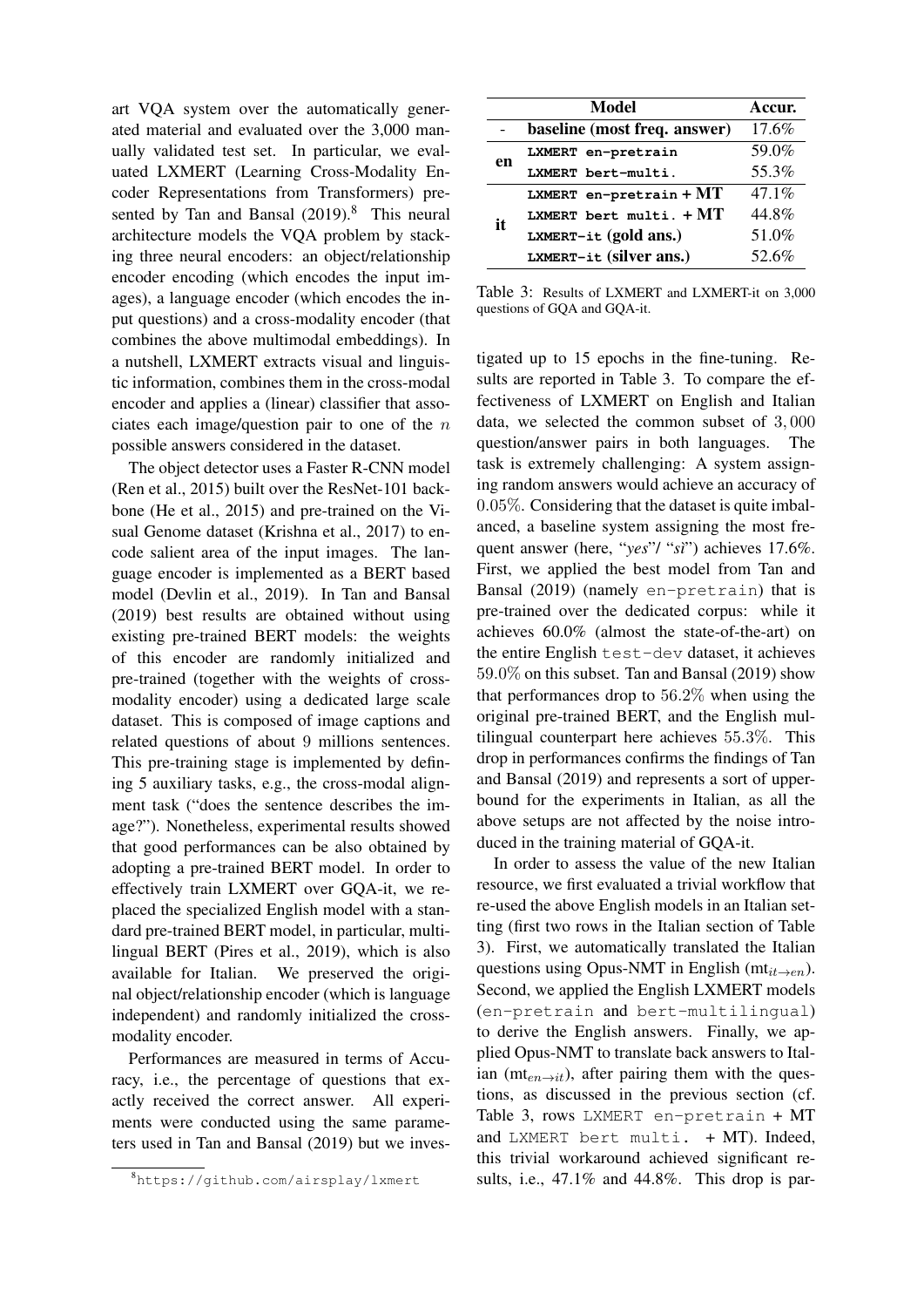tially due to the  $it \rightarrow en$  translation, as the performances of the en-pretrain model drops from 59.0% to 54.5% when applied to English questions derived via machine translation, while the bert-multilingual from 55.3% to 51.3%. We suppose that the language model of LXMERT is not robust to the noise induced by the NMT. The remaining performance drop is clearly due to the translation  $en \rightarrow it$ , mainly due to polysemy and the other phenomena discussed in the previous section.

Conversely, the model trained over GQAit, namely LXMERT-it, achieves 51.0% accuracy, which improves the previous results and it is more in line with the results obtained with bert-multilingual in English. Evaluating LXMERT-it w.r.t. the answers generated with the proposed methodology (namely *silver* answers) raises the accuracy to 52.6%. A manual analysis of the differences reveals that they are mainly due to gender inflections (e.g., "*alto*" vs "*alta*", in English "*tall*"). Unfortunately, these cases will inevitably be misclassified by LXMERT-it since it only observed masculine forms during training (which were introduced during the initial normalization phase.

We performed a qualitative error analysis on a random sample of the test set (10%). We identified 6 main error classes. Overall, 44% of the questions produced a wrong answer. First of all, we can make some considerations on these errors. On the one hand, specific errors are due to the wrong identification of objects in the images. In this paper, we did not modify the visual component of the architecture, and therefore the corresponding errors could not be avoided. Many other errors may be attributed to issues related to the machine translation, and in general with the creation of a noisy system for visual question answering. In particular, some errors are critical for the correct comprehension of questions and answers, and in general for using the Italian VQA model. In fact, some errors compromise the correct understanding of the answers (e.g., "*right*" translated in Italian as "*corretto*" instead of "*destra*"), while others allow the correct (albeit noisy) use of the system, such as the use of synonyms and hypernyms of the gold class.

## 5 Conclusions

This paper presents GQA-it, a collection of more than 1 M question/answer pairs in Italian associ-

| <b>Error Type</b> | Example(s)                                    | Perc. |
|-------------------|-----------------------------------------------|-------|
| Object            | <i>tavola</i> ('table')<br>sedia<br><b>VS</b> | 31%   |
|                   | ('chair')                                     |       |
| Synonyms or       | persona ('person') vs donna                   | 17%   |
| hypernyms         | ('woman')                                     |       |
| <b>Attributes</b> | <i>blu</i> ('blue') vs <i>nero</i> ('black'); | 14%   |
|                   | <i>chiuso</i> ('closed') vs <i>aperto</i>     |       |
|                   | $(\text{open}')$                              |       |
| Morph. feat.      | <i>bella</i> ('beautiful') vs <i>bello</i>    | 3%    |
|                   | ('beautiful'); <i>persona</i> ('per-          |       |
|                   | son') vs <i>persone</i> ('people')            |       |
| Actions           | <i>sta dormendo</i> ('sleeping') vs           | 3%    |
|                   | <i>sta sdraiato</i> ('is lying down)'         |       |
| Spatial feat.     | destra ('right') vs sinistra                  | 2%    |
|                   | ('left')                                      |       |
| Residual          | $si$ ('yes') vs no ('no')                     | 31%   |

Table 4: Classification of errors in LXMERT-it.

ated to 80k images in support of research in VQA in Italian. GQA-it has been obtained with machine translation, and the quality of the resulting resource is demonstrated through both direct evaluation of the translation and indirect evaluation of a state-of-the-art model trained on this material.

This work represents a first step to leverage a large-scale VQA resource like GQA for Italian, a resource whose quality can still largely been improved. In particular, the knowledge graphs behind each image will be extremely valuable to improve the final resource (e.g., using a generation process as in (Hudson and Manning, 2019)) or the VQA process. Finally, the available alignment between GQA and GQA-it will foster research in cross-lingual VQA.

The aim of this paper was to explore the possibility of semi-automatically inducing large-scale Italian dataset for VQA. Obviously, we are aware that there is plenty of room for improvement in many respects. First, a wide range of approaches could be tested, aimed at reducing the noise due to the adaptation of English resources to Italian ones. Specifically, a viable option could be to leverage the question and the image together with each other in order to provide a more consistent translation. Finally, a multimodal masked language modeling step on text-image pairs could enrich the Italian BERT model and make it comparable with the English counterpart. We plan to probe these research avenues in the near future.

#### Acknowledgments

We would like to thank the "Istituto di Analisi dei Sistemi ed Informatica - Antonio Ruberti" (IASI) for supporting the experimentations through access to dedicated computing resources.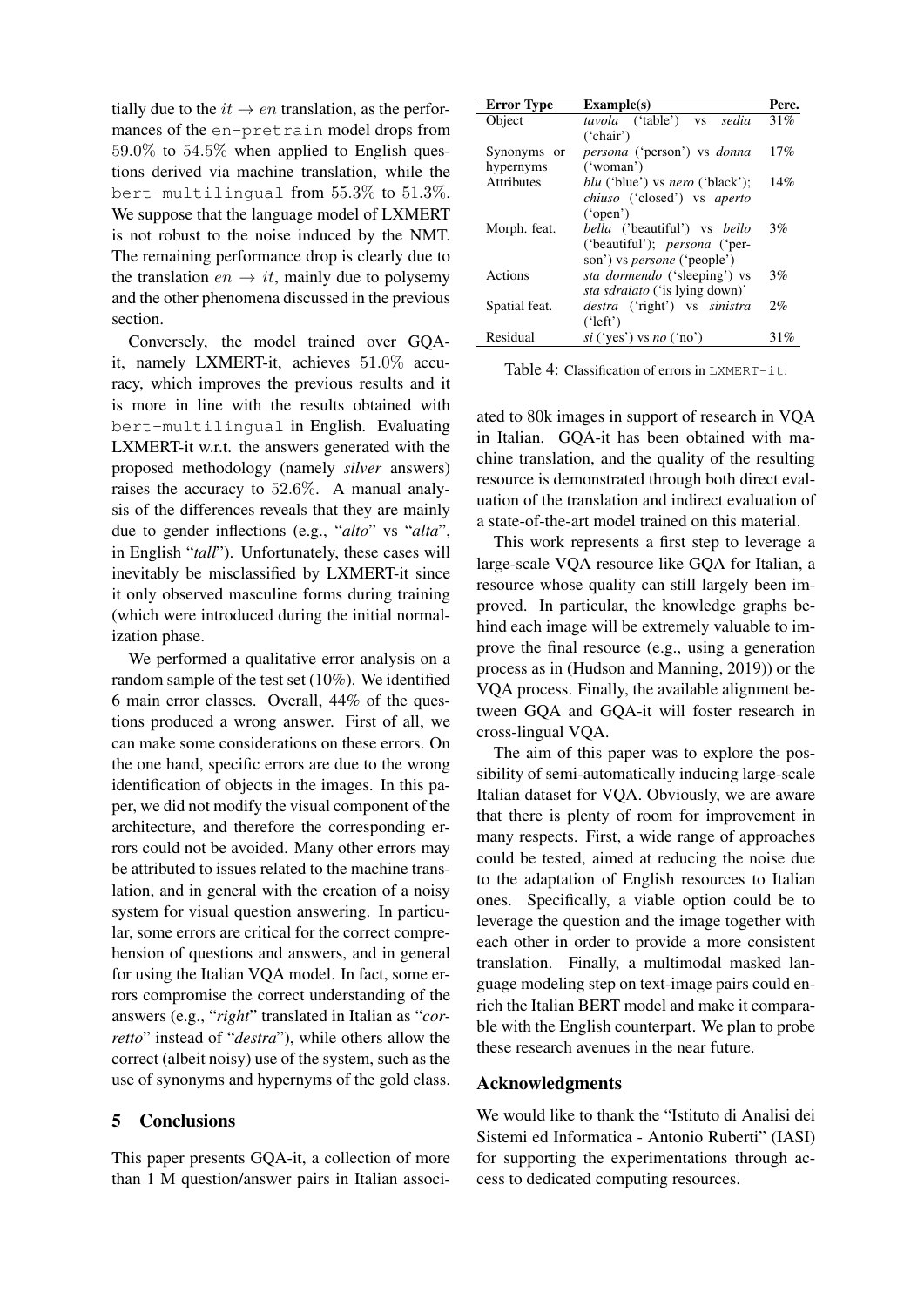#### References

- Aishwarya Agrawal, Dhruv Batra, Devi Parikh, and Aniruddha Kembhavi. 2018. Don't just assume; look and answer: Overcoming priors for visual question answering. In *Proceedings of the IEEE Conference on Computer Vision and Pattern Recognition*, pages 4971–4980.
- Jacob Andreas, Marcus Rohrbach, Trevor Darrell, and Dan Klein. 2016. Neural module networks. In *Proceedings of the IEEE conference on computer vision and pattern recognition*, pages 39–48.
- Stanislaw Antol, Aishwarya Agrawal, Jiasen Lu, Margaret Mitchell, Dhruv Batra, C Lawrence Zitnick, and Devi Parikh. 2015. Vqa: Visual question answering. In *Proceedings of the IEEE international conference on computer vision*, pages 2425–2433.
- Kan Chen, Jiang Wang, Liang-Chieh Chen, Haoyuan Gao, Wei Xu, and Ram Nevatia. 2015. Abccnn: An attention based convolutional neural network for visual question answering. *arXiv preprint arXiv:1511.05960*.
- Danilo Croce, Alexandra Zelenanska, and Roberto Basili. 2019. Enabling deep learning for large scale question answering in italian. *Intelligenza Artificiale*, 13(1):49–61.
- Jacob Devlin, Ming-Wei Chang, Kenton Lee, and Kristina Toutanova. 2019. BERT: Pre-training of deep bidirectional transformers for language understanding. In *Proceedings of the 2019 Conference of the North American Chapter of the Association for Computational Linguistics: Human Language Technologies, Volume 1 (Long and Short Papers)*, pages 4171–4186, Minneapolis, Minnesota, June. Association for Computational Linguistics.
- Yash Goyal, Tejas Khot, Douglas Summers-Stay, Dhruv Batra, and Devi Parikh. 2017. Making the v in vqa matter: Elevating the role of image understanding in visual question answering. In *Proceedings of the IEEE Conference on Computer Vision and Pattern Recognition*, pages 6904–6913.
- Deepak Gupta, Pabitra Lenka, Asif Ekbal, and Pushpak Bhattacharyya. 2020. A unified framework for multilingual and code-mixed visual question answering. In *Proceedings of the 1st Conference of the Asia-Pacific Chapter of the Association for Computational Linguistics and the 10th International Joint Conference on Natural Language Processing*, pages 900–913, Suzhou, China, December. Association for Computational Linguistics.
- Kaiming He, Xiangyu Zhang, Shaoqing Ren, and Jian Sun. 2015. Deep residual learning for image recognition. *CoRR*, abs/1512.03385.
- Drew A Hudson and Christopher D Manning. 2019. Gqa: A new dataset for real-world visual reasoning and compositional question answering. In *Proceedings of the IEEE/CVF conference on computer vision and pattern recognition*, pages 6700–6709.
- Justin Johnson, Bharath Hariharan, Laurens Van Der Maaten, Li Fei-Fei, C Lawrence Zitnick, and Ross Girshick. 2017. Clevr: A diagnostic dataset for compositional language and elementary visual reasoning. In *Proceedings of the IEEE conference on computer vision and pattern recognition*, pages 2901–2910.
- Ranjay Krishna, Yuke Zhu, Oliver Groth, Justin Johnson, Kenji Hata, Joshua Kravitz, Stephanie Chen, Yannis Kalantidis, Li-Jia Li, David A Shamma, et al. 2017. Visual genome: Connecting language and vision using crowdsourced dense image annotations. *International journal of computer vision*, 123(1):32–73.
- Tsung-Yi Lin, Michael Maire, Serge Belongie, James Hays, Pietro Perona, Deva Ramanan, Piotr Dollár, and C Lawrence Zitnick. 2014. Microsoft coco: Common objects in context. In *European conference on computer vision*, pages 740–755. Springer.
- Mateusz Malinowski and Mario Fritz. 2014. A multiworld approach to question answering about realworld scenes based on uncertain input. *Advances in neural information processing systems*, 27:1682– 1690.
- Telmo Pires, Eva Schlinger, and Dan Garrette. 2019. How multilingual is multilingual BERT? In *Proceedings of the 57th Annual Meeting of the Association for Computational Linguistics*, pages 4996– 5001, Florence, Italy, July. Association for Computational Linguistics.
- Shaoqing Ren, Kaiming He, Ross Girshick, and Jian Sun. 2015. Faster r-cnn: Towards real-time object detection with region proposal networks. In C. Cortes, N. Lawrence, D. Lee, M. Sugiyama, and R. Garnett, editors, *Advances in Neural Information Processing Systems*, volume 28. Curran Associates, Inc.
- Yash Srivastava, Vaishnav Murali, Shiv Ram Dubey, and Snehasis Mukherjee. 2020. Visual question answering using deep learning: A survey and performance analysis.
- Hao Tan and Mohit Bansal. 2019. LXMERT: Learning cross-modality encoder representations from transformers. In *Proceedings of the 2019 Conference on Empirical Methods in Natural Language Processing and the 9th International Joint Conference on Natural Language Processing (EMNLP-IJCNLP)*, pages 5100–5111, Hong Kong, China, November. Association for Computational Linguistics.
- Damien Teney, Peter Anderson, Xiaodong He, and Anton Van Den Hengel. 2018. Tips and tricks for visual question answering: Learnings from the 2017 challenge. In *Proceedings of the IEEE conference on computer vision and pattern recognition*, pages 4223–4232.